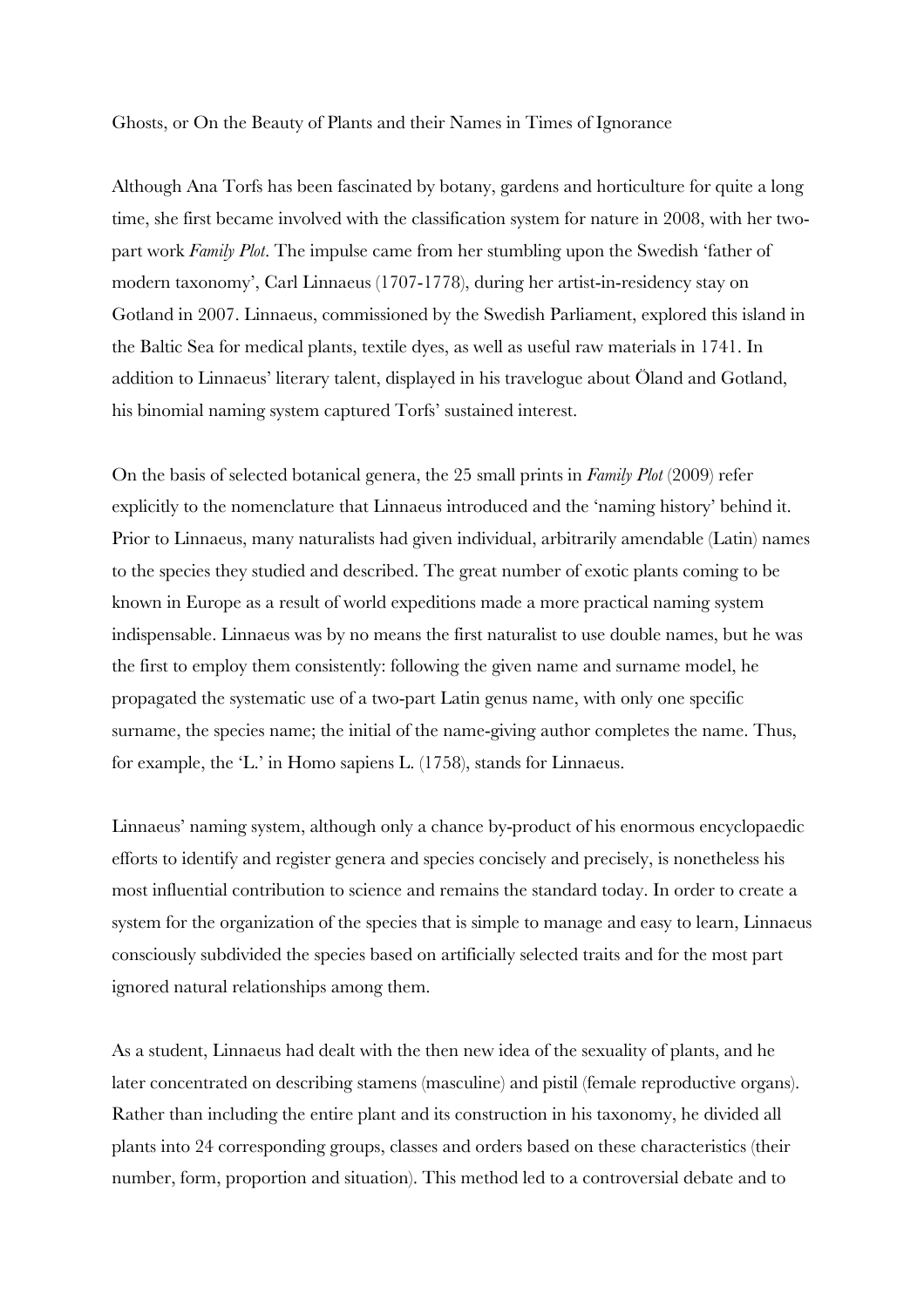the accusation of botanical pornography. Contemporaries disagreed with the notion that nature could be classified taxonomically: it was simply too diverse and versatile to adapt to such a strict framework. In *The Order of Things*, Michel Foucault argues that Linnaeus' classification method belongs to a tradition of the natural science that is content with seeing only a few things, systematically; that is, looking at them in isolation. Linnaeus' structures, because they describe only select characteristics, dissolve confusing similarities of Naturalia. (1)

Linnaeus' nomenclature – which in addition to specific characteristics such as colour, size, behaviour, and the location of discovery, derived the names of the genera and species group also from people – accompanied Europe's global expansion and colonization in the seventeenth and eighteenth centuries. Many of the 'newly' discovered plants throughout the world were thus named after their – white, Western – discoverers, commissioners, regents, or sponsors, or they were dedicated to important personalities. Among many other things, existing indigenous names were ignored. This, and much else, makes it clear that naming is always an act of appropriation, one that raises questions of identity that determine the course of (hi)stories. But this is only one aspect resonating in Torfs' title, *Family Plot*. The word 'plot' can mean a narrative intrigue, a piece of land or family grave, a ground plan or a diagram. The hints contained in the meanings of the title provide access to essential aspects of the concept of this work.

Torfs' aesthetic analysis of Linnaeus' efforts to work out a uniform classification scheme, and the politics of naming this effort entails, focuses, for one, on the network of this linguistic imperium. *Family Plot* thus presents an imaginary community of Western elites. Other influential personalities followed Linnaeus, as for example Joseph Banks, President of the British Royal Society from 1778 to1826, was influential in propagating the binomial system. Solandra grandiflora Sw. is Swedish botanist Olof Swartz' homage to Linnaeus' student Daniel Carlsson Solander, who went to London in 1760 and promoted his teacher's classification and naming system in England. In the late nineteenth century, German botanist Hermann Wendland honoured the first president of the United States, George Washington, with the nomenclature Washingtonia robusta Wendl.

Torfs' title, *Family Plot*, also touches upon connotations of a 'complot'. Without wagging a finger, Torfs presents the reverse side of a family context, that is to say, the authority carried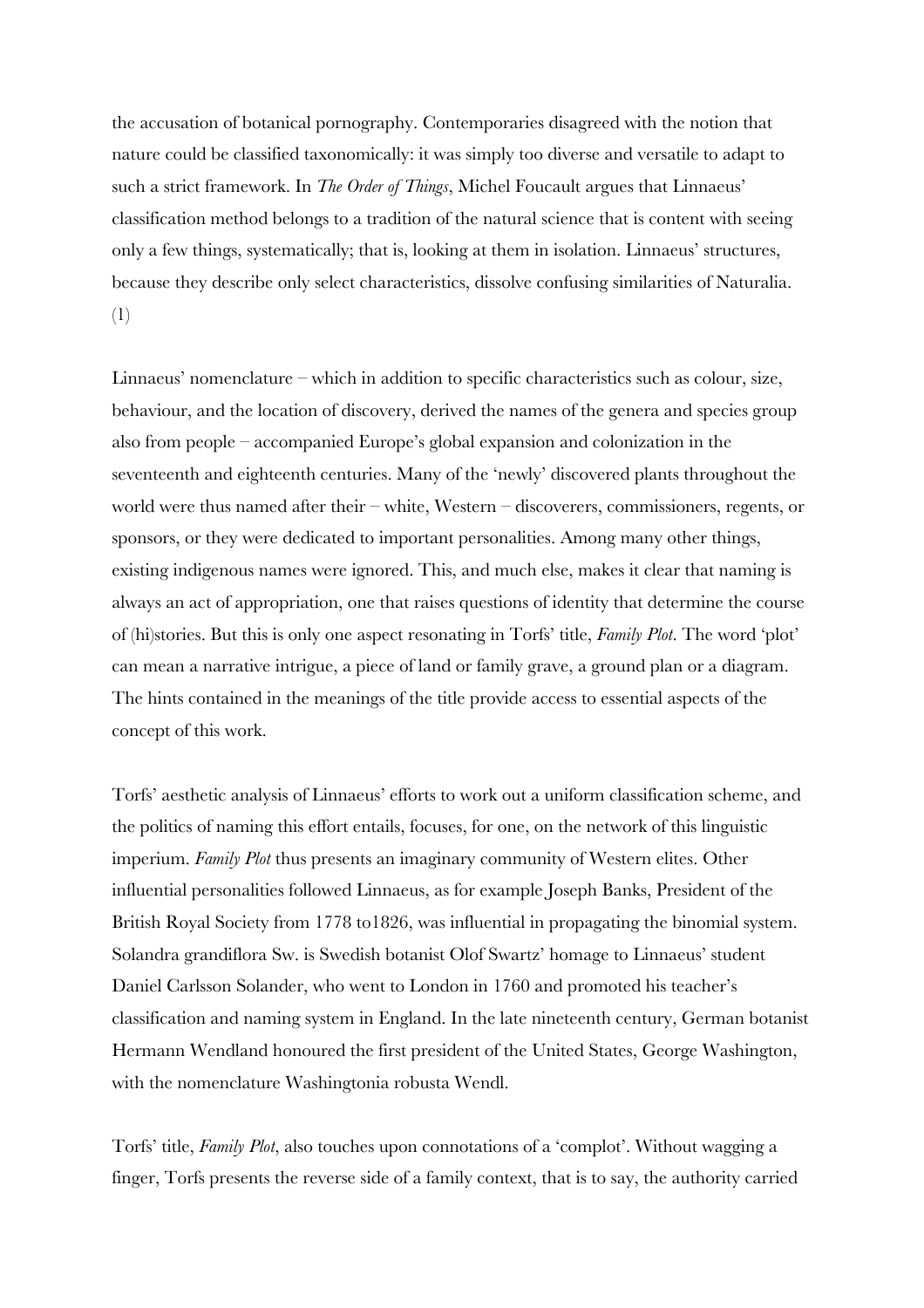by naming and the establishment of those who belong and those who are excluded from rational-hegemonic systems, in this case, the taxonomy and nomenclature of plants. In his *Systema Naturae* (1758), Linnaeus applied his classification system to humans as well, and he was the first to range humans with apes. Moreover, he subdivided the human species according to continents, a move that certainly stimulated racist views later on. No least because he used skin colour – and later other features, like the humours and attitudes – as a classificatory scheme. He characterized Homo Americanus as red, choleric and combative; Homo Africanus as black, cunning and negligent; Homo Asiaticus as yellow, melancholic and stingy; Homo Europaeus, on the contrary, as white, sanguine and inventive, as inclined toward tight clothing, and governed by law. Attentive readers can find this out from one of the speech bubbles on Linnaeus' large world panel in *Family Plot.*

In a structure akin to a family tree, the small prints in *Family Plot* present, alongside Linnaeus, 24 photographically reproduced historical portraits of name patrons and, set smaller than each of these, the names of the naming botanist, along with a diagram of the nomenclature process. Torfs positioned this 'documentation' under a black-and-white silkscreen of the plant or fruit on glass. For this reason, our gaze oscillates between a confrontation with the tradition of the portrait as an expression of power, recognition and importance, and the poetically diaphanous stylized beauty of nature. Torfs' close-ups of the reproductive units not only refer to Linnaeus' sexual categories, but also explore, obviously, the eroticism of the plants. The charisma of the photos lies subtly between the finely detailed closeness and sharpness of Karl Blossfeldt's photographs and the greatly enlarged, nearly abstract flower photographs of Georgia O'Keeffe. The fact that there were almost no women among the name patrons seems symptomatic of historical social relations, and pushes the idea of the traditional family tree into the absurd. Additionally, the selection presents nearly exclusively hermaphroditic and polygamous plants, whose reproduction demolishes conservative models of the family.

Although Torfs' starting point was her linguistic interest in plant names, and not the explorers and their stories, she was fascinated by these biographies from an era in which the order of things at the micro and macro levels was being systematized according to Enlightenment ideas. Starting from the plants, she became intensely preoccupied with the era of discovery, with research expeditions and conquests, as well as with the details slumbering within, and the often-ignored connections documented by, the names of the plants. (2) In this way, she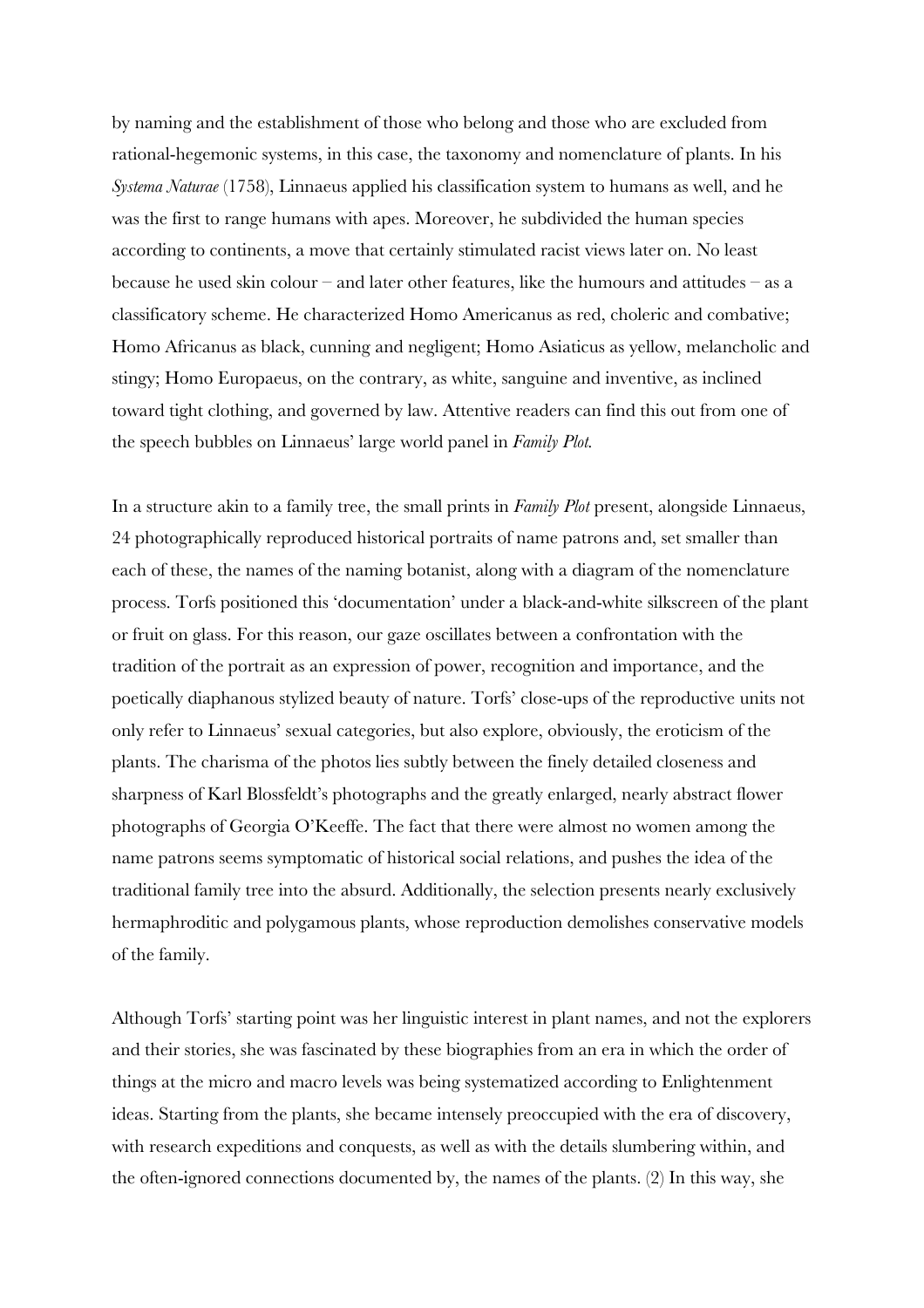explored the cosmos of the scientific-political elite between the fifteenth and nineteenth centuries, and a year later produced a second, supplementary series of larger display boards, *Family Plot* (2010). Rather than the portrait photographs (albeit superimposed) for the first part of *Family Plot*, in the second part her sketch of the worlds of the naming explorers was framed by the question: how and under what ideological postulates was knowledge formed back then? Starting from the 25 reproductions of plants and portraits, she pursued further the history of global exploration and colonization in great detail.

The header 'The World of ...' indicates not only each of the known or interesting land masses, represented centrally and dominating the image with the help of marvellous, historic maps, but also aims at the connections and mutual relations of the contexts via illustrations and documents from archives and encyclopaedias. These 'mental maps' thus indicate, instead, the intellectual horizons of the epochs. Here, along with the extremely diverse charts, Torfs also collects book covers from travelogues and scientific literature, as well as plant depictions and other engravings, such as that of the first representation of North American 'Indians'. Such representations shaped Europe's view of the rest of the world at a time marked by the growing exchange of printed and illustrated information.

We can thus travel to Japan with Carl Peter Thunberg, to China with Jean Pierre Armand David, and we can explore Australia with Joseph Banks, Daniel Carlsson Solander and John Macadam. Graman Quassi, the only non-white explorer in the series, had been brought as a slave to Suriname while still a child, and, naturally, Alexander von Humboldt, direct our gaze towards South America, while George Washington towards North America. Among them are also a few monarchs, such as the Spanish royal couple Charles IV and María Luisa of Parma, who reigned over a large part of South and North America and Spanish East India, and controlled their natural and mineral resources. There is also Charlotte of Mecklenburg-Strelitz who, as Queen Charlotte at the side of George III, not only delighted at the flowers of the Royal Botanic Gardens in Kew, but also received petitions against slavery directly addressed to her, as we learn from one of the speech balloons.

In these universes, Torfs' text bubbles arrange biographical building blocks and historical sources, which are provided with no additional identification. Anonymous quotes of world knowledge. Also, she mainly uses 'official' sources, as opposed to personal memories, in order to introduce 'The World of…'. Yet, central to each are historic world maps, with pictures and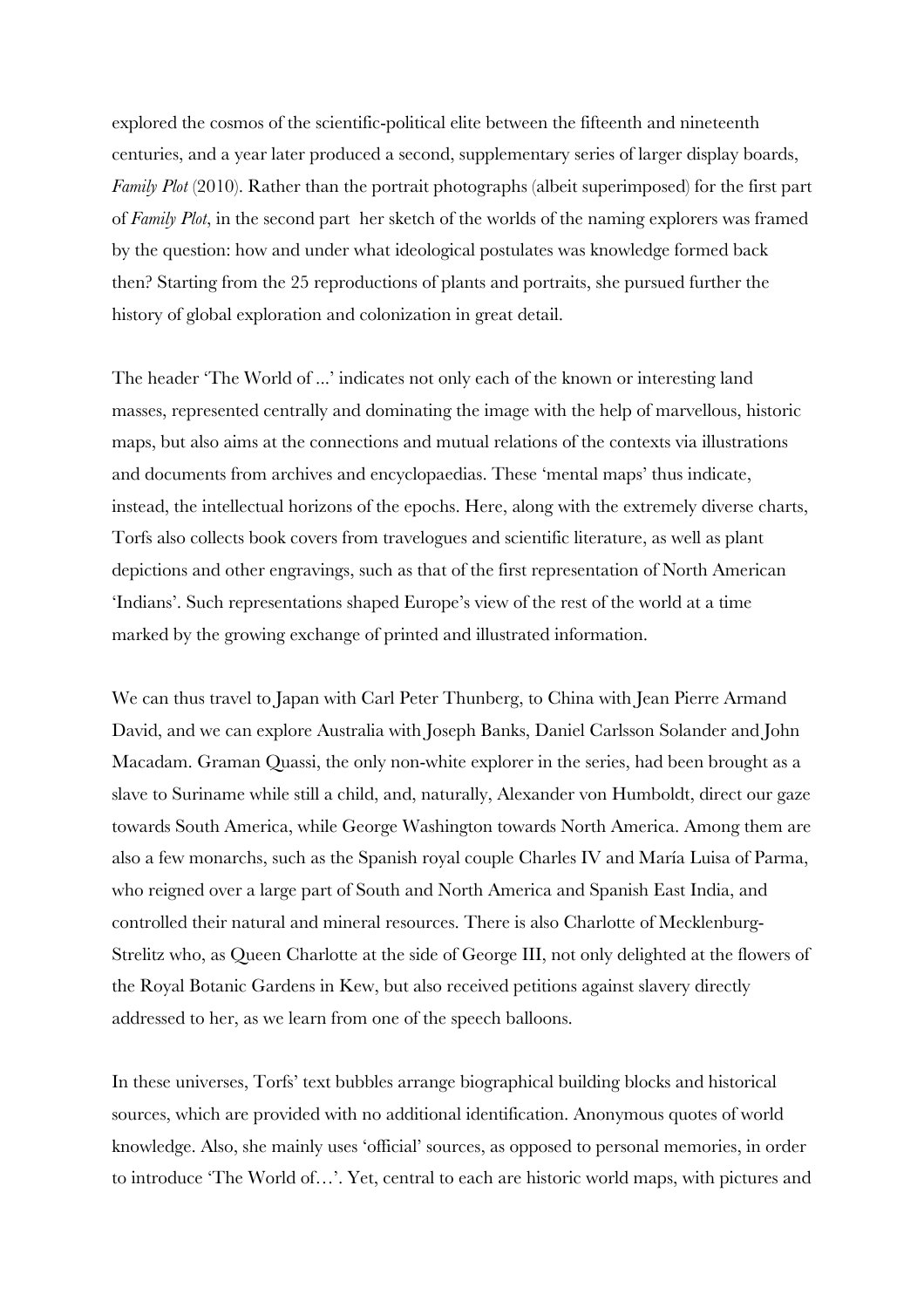word clouds circling around them. Torfs thus presents, in this extremely condensed form, more than just an outline of these various cognitive maps. She traces the careers of the name givers, their discoveries, ideas and ideologies, suggesting that the history of mentalities is inevitably shaped by cultural history: colonization, exploitation and slavery. In this context, cartography as well as name giving imply authoritative appropriation. Torfs presents history through the personal cosmos of each 'character'; she shows it to be, on the whole, individually and subjectively experienced and, at the same time, as something told – indeed, by anonymous narrators. Those who speak are made no more explicit than their interests and goals.

*The second part of Family Plot* intensifies the focus on each of the figures. While the first part of *Family Plot* Torfs chose people who were central to the history of naming exotic plants, in the second part of *Family Plot* she shows how deeply involved they were with political and economic lobbies. As in the first part, Linnaeus is the centre and starting point of this family archaeology. As in his own system of classification, Torfs chooses 24 other plants, and these act as the glue relating their 'discoverers' to Linnaeus in one way or another. In her arrangement, they are all looking toward Linnaeus, who is placed in the middle. Her installation follows the alphabet and has the courage to reveal gaps. She begins with French botanist Michel Adanson (1727-1806), who was unsuccessful in asserting his own classification system, which uses also the plants' indigenous names, against Linnaeus, and ends with Friedrich Martin Josef Welwitsch (1806-1872), from Klagenfurt, whom Queen Maria II sent from Portugal to Angola.

Here, too, Torfs prefers the alphabetical arrangement of encyclopaedias to the chronological one. This means that it is not immediately apparent that forerunners to Linnaeus certainly play(ed) a role in this history and in Torfs' reception of it. One is the botanist Otto Brunfels (1488-1534), whom Linnaeus regards as the 'Father of Botany', and to whom he dedicated the genus Brunfelsia. Matthias de L'Obel (1538-1616), born in Lille, provided the first accurate description of African and American species, including tobacco. In addition, many speech balloons contain references to Christopher Columbus, whose journeys, view of self and perspective on the world most likely served as the foundation for a Babel-like confusion of tongues. The association with an ancestral gallery is thus present in more than just the size and the hanging. Beyond the reading, exemplarily sketched out here, is a series of images whose very perfection sows a seed of doubt about the strict beauty of their surfaces, even for